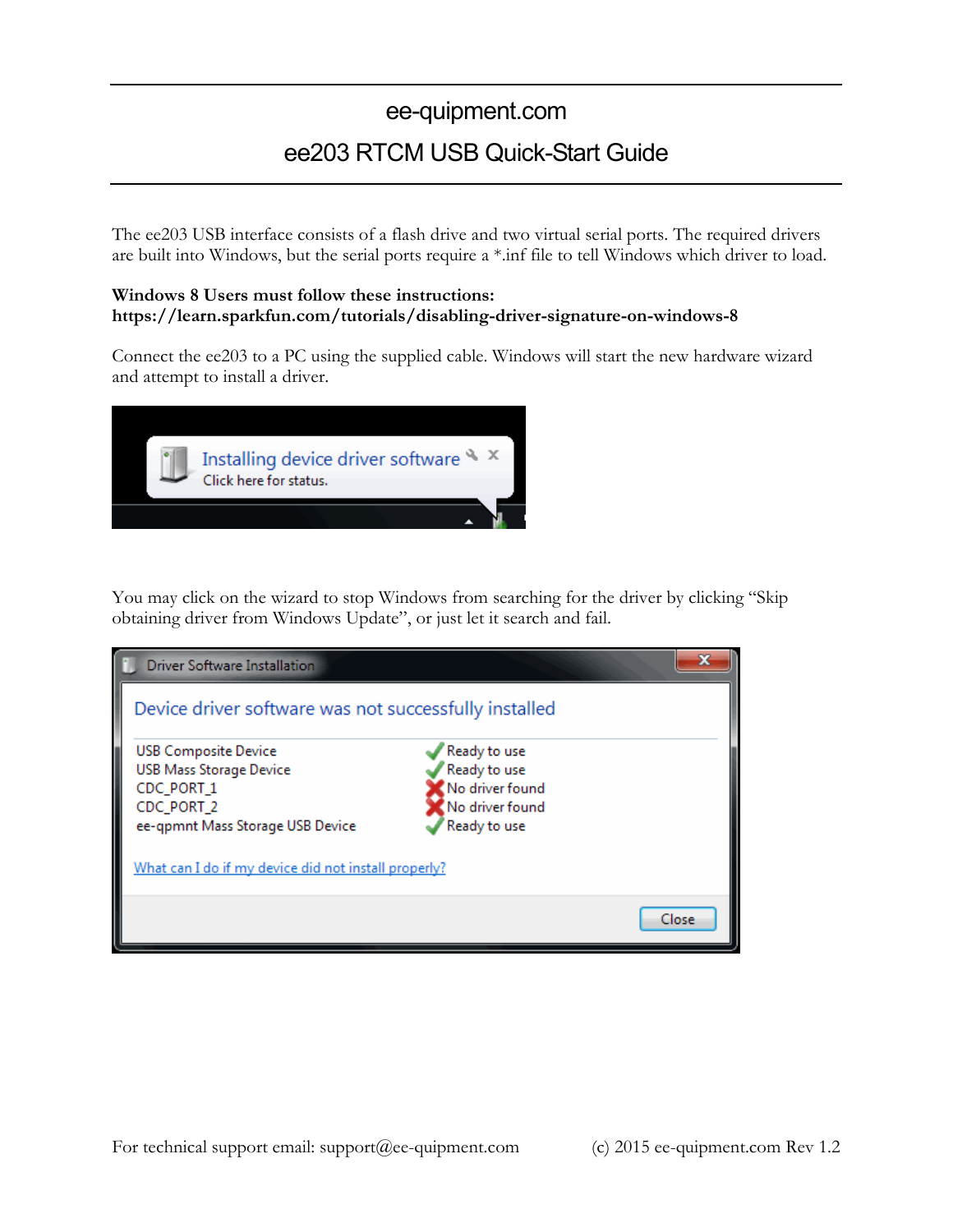There should now be a drive mounted on the your computer named EE203. Double click on the drive and there will be one file EE203SER.INF. This is the file that tells Windows which virtual serial driver to load.



Open the Control Panel -> Device Manager. There will be two unknown devices, CDC\_PORT\_1 and CDC\_PORT\_2.

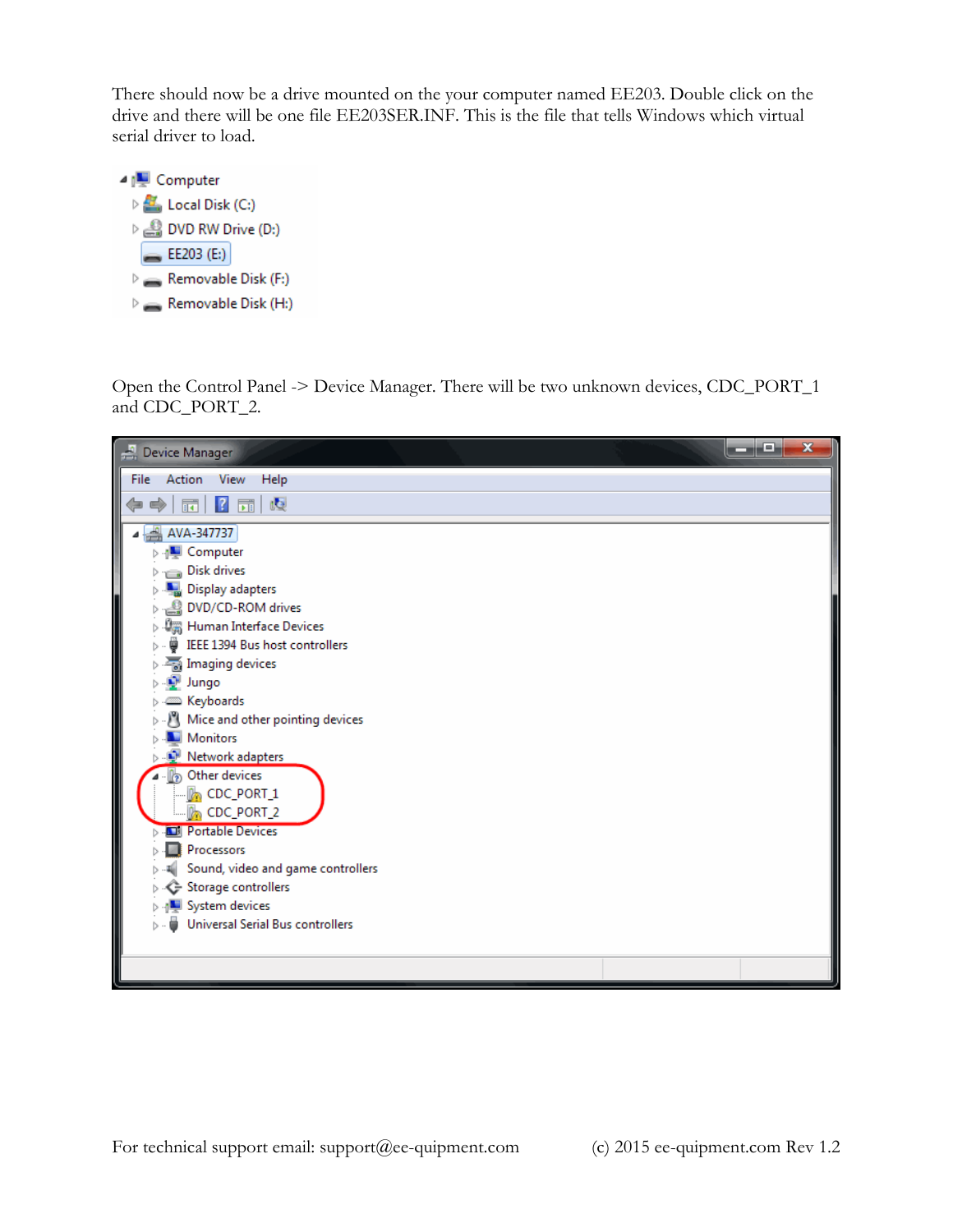Double click on one of the unknown devices to open the properties window. Click on the Driver tab. Cick Update Driver. Click on Browse my computer for driver software.

|  | Update Driver Software - ee203 Serial Command Port                                                                                                                                                                                     |        |
|--|----------------------------------------------------------------------------------------------------------------------------------------------------------------------------------------------------------------------------------------|--------|
|  | How do you want to search for driver software?                                                                                                                                                                                         |        |
|  | Search automatically for updated driver software<br>Windows will search your computer and the Internet for the latest driver software<br>for your device, unless you've disabled this feature in your device installation<br>settings. |        |
|  | $\rightarrow$ Browse my computer for driver software<br>Locate and install driver software manually.                                                                                                                                   |        |
|  |                                                                                                                                                                                                                                        |        |
|  |                                                                                                                                                                                                                                        | Cancel |

Browse the to root directory and select the EE203 drive. Click next. Windows will give you an unverified publisher warning. Click Install this driver software anyway.

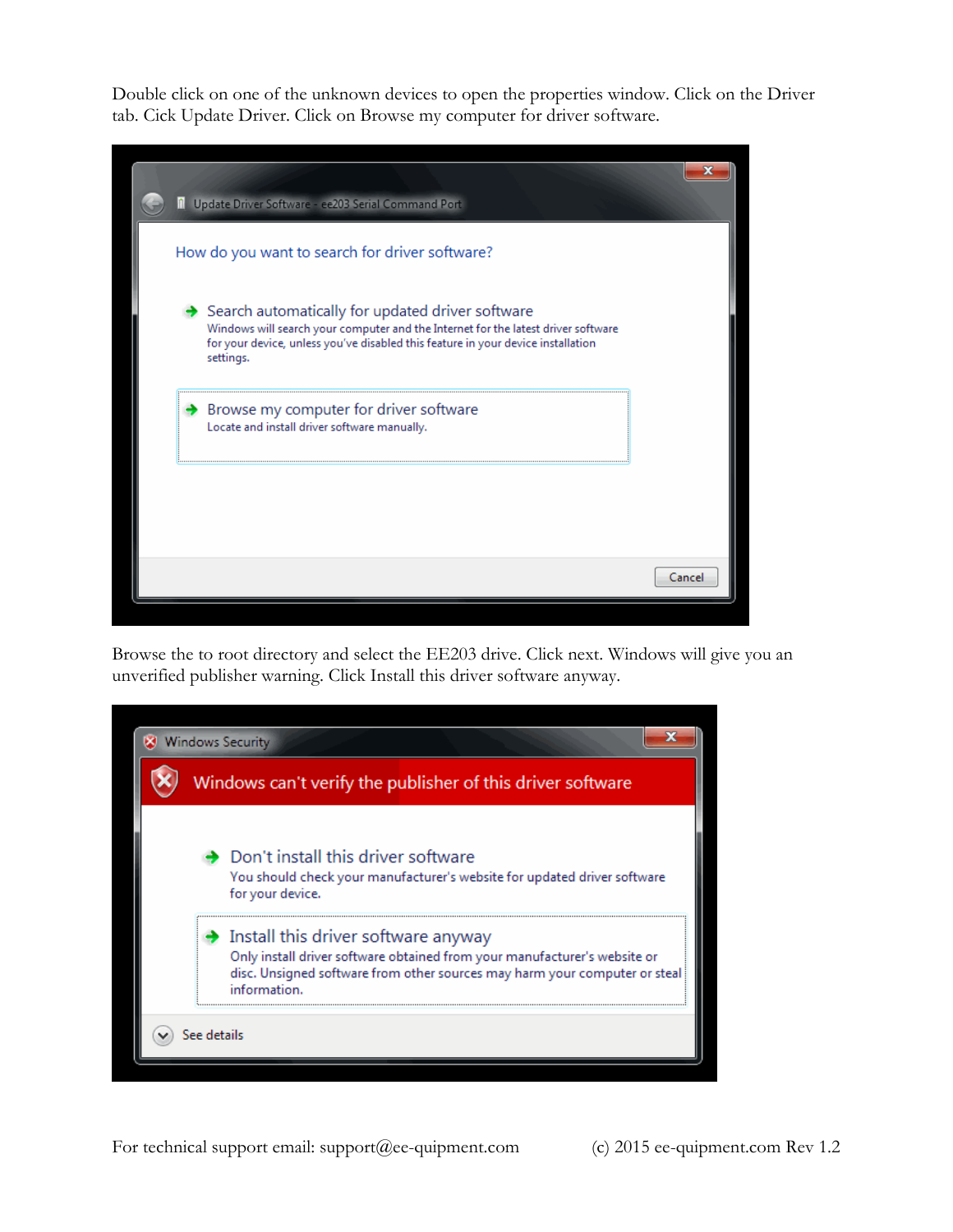Windows will install the default USB serial driver and present a success dialog.



Click okay and return to the device manager. Repeat the process to load the driver for the other serial port. You should now have two new COM ports in the device manager. Make note of the COM port numbers.

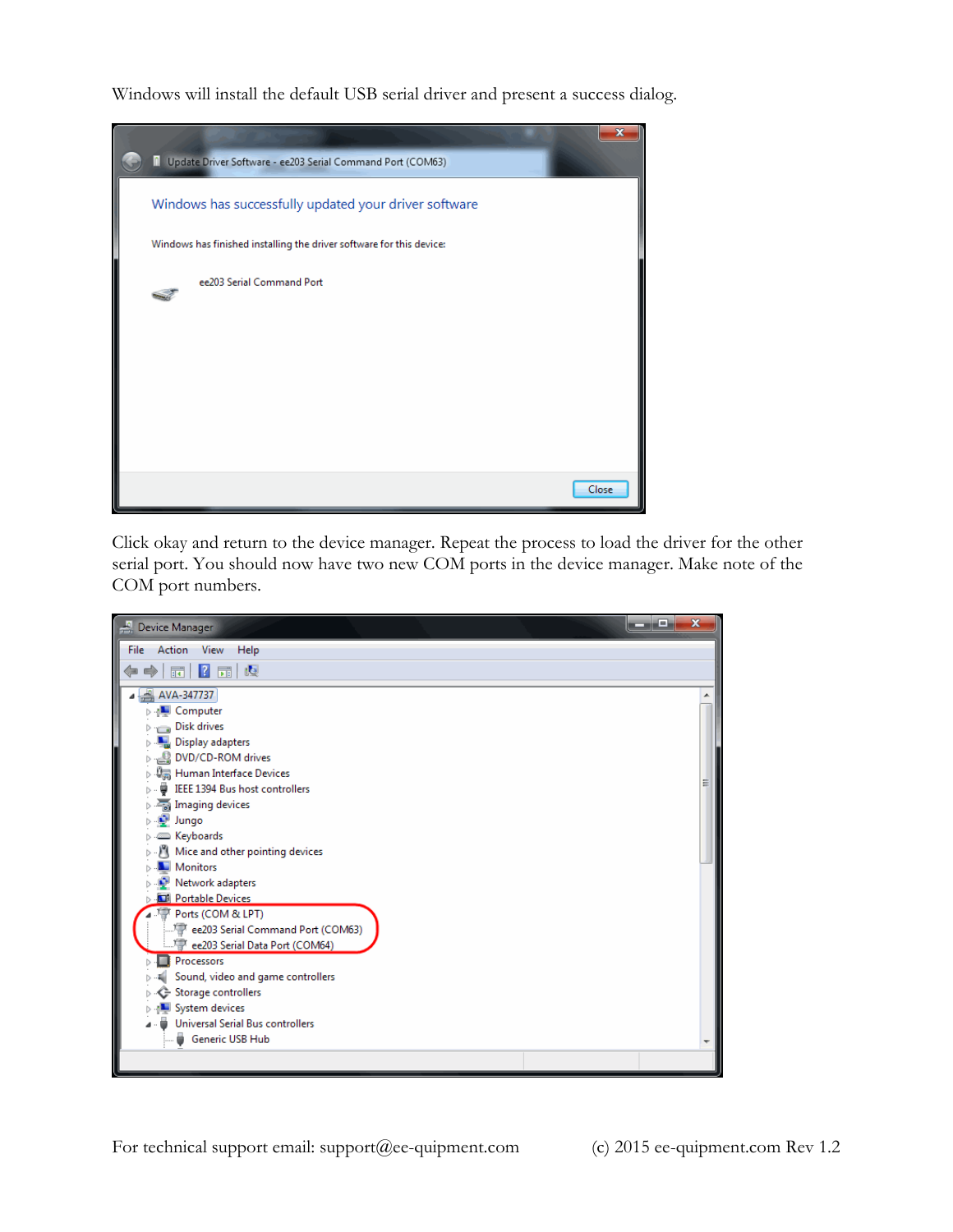You can now configure a terminal emulator to communicate with the two COM ports. Since these are USB virtual serial ports, the serial communication configuration (baud rate, etc.) is ignored.

Each ee203 has a unique serial number. If you connect the USB cable to a different port on the PC, it will re-use the same COM port numbers. You may also have more than one ee203 connected to a single PC.

#### **EE203 SERIAL DATA PORT**

Sampled data is constantly streamed to the data window. The output format is comma separated values suitable for importing into Excel. The data format is fixed and consists of Time Stamp, Vscope, Vsupply, Current, Power, Cum Cur, Cum Pwr.

Time Stamp is when the data was sampled, with a 1 ms resolution. (MIN:SEC:MS)

Vscope is the output voltage at the SCOPE terminal. (VOLTS)

Vsupply is the input voltage at the SUPPLY terminal. (VOLTS)

Current is the instantaneous current passing between the SUPPLY and the DUT terminal. (AMPS)

Power is the instantaneous power computed by multiplying Vscope x Vsupply. (WATTS)

Cum Cur is the integral of the current since sampling began or was reset. (AMP-SEC)

Cum Pwr is the integral of the power since sampling began or was reset. (WATT-SEC)

All values are displayed in engineering notation.

Time Stamp, Vscope, Vsupply, Current, Power, Cum Cur, Cum Pwr<br>010:03.000, 12.0e-03, 13.0e-03, 971e-03, 12.6e-03, 586e+00, 7.59e+00 010:03.000, 12.0e-03, 13.0e-03, 971e-03, 12.6e-03, 586e+00, 7.59e+00 010:04.000, 12.0e-03, 13.0e-03, 971e-03, 12.6e-03, 586e+00, 7.60e+00

#### **EE203 SERIAL COMMAND PORT**

Open a terminal to the ee203 Serial Command Port The command port is an interactive console. Console commands are one letter followed by zero or more optional parameters. Commands are not case-sensitive. Enter H to get a help menu.

| CMD>h<br>COMMAND (CMD>) MONITOR COMMANDS:                |                                            |
|----------------------------------------------------------|--------------------------------------------|
| $[H]$ elp                                                | This help message                          |
| [C]alibrate                                              | Perform a system-level calibration         |
| [I]nterval $\lt 1$   10   100   1000 > ms                | Configure reporting interval               |
| [L]abel $\langle$ [Az] Report Header Text $\rangle$      | Print custom label over report header      |
| [M] onitor Change                                        | Change from command to debug monitor       |
| [P]ause                                                  | Stop reporting (integration continues)     |
| [R]esume                                                 | Resume reporting                           |
| [S]cale <linear 10^-[val]="" fs=""></linear>             | Toggle SCOPE between linear and log output |
| [Z]ero                                                   | Reset cum values and time stamp to zero    |
| For technical support email: support $@ee$ -quipment.com | (c) $2015$ ee-quipment.com Rev 1.2         |